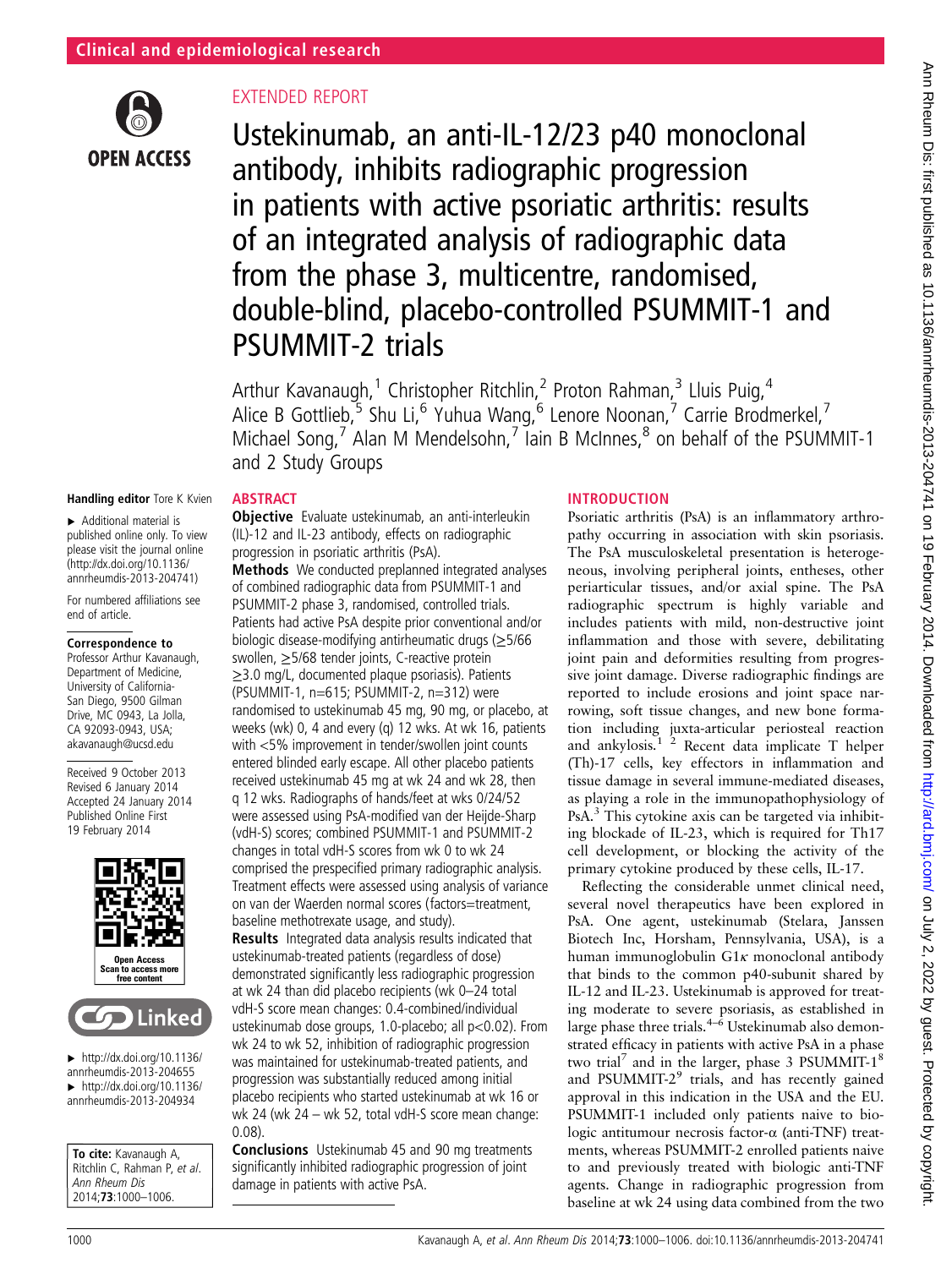studies, assessed via PsA-modified van der Heijde-Sharp (vdH-S) scores, was a prespecified major secondary study endpoint for both studies. This approach was taken because of the similar trial designs and contemporaneous enrolment and reading of radiographs adopted in the programme, and because the initial power calculation indicated the need for a sample size larger than would be available from either study individually to detect a significant treatment effect (also see online supplementary text). These integrated radiographic analyses through 1 year of ustekinumab treatment in the combined phase 3 PSUMMIT-1 and PSUMMIT-2 trials are reported herein.

#### **METHODS**

#### Patients and trial designs

Patient inclusion criteria and trial designs, which were similar across the PSUMMIT-1 $^8$  and PSUMMIT-2 $^9$  trials, have been detailed. Briefly, adult patients with active PsA for  $\geq 6$  months, despite ≥3 months of disease-modifying antirheumatic agents and/or ≥4 wks of non-steroidal anti-inflammatory agents were eligible. In PSUMMIT-2, 150 to 180 of the 300 planned randomised patients were required to have been previously treated, without consideration of reasons why therapy was discontinued, with biologic anti-TNF agents for at least 8 (etanercept, adalimumab, golimumab, certolizumab) or 14 (infliximab) wks at typical doses. However, entry with less exposure was permitted if there was documented intolerance to a TNF-inhibitor. For both PSUMMIT-1 and PSUMMIT-2, active PsA was defined by the presence of  $\geq 5/66$  swollen and  $\geq 5/68$  tender joints at screening and baseline, a serum C-reactive protein level  $\geq 6.0$  mg/L (modified to  $\geq 3.0$  mg/L after study start; upper limit of normal 10 mg/L) at screening, and active or a documented history of plaque psoriasis.

The PSUMMIT-1 (NCT01009086, EudraCT 2009-012264- 14) and PSUMMIT-2 (NCT01077362, EudraCT 2009-012265- 60) studies were conducted according to the Declaration of Helsinki and International Committee on Harmonisation good clinical practices. The protocols were reviewed and approved by each site's governing institutional review board/ethics committee, reflecting national requirements for study conduct approval. All patients provided written informed consent.

In these phase 3, multicenter, placebo-controlled trials, patients were randomly assigned (1:1:1) to receive ustekinumab 45 mg, 90 mg, or placebo, at wk 0, wk 4 and every 12 wks (q12wks) thereafter. Randomisation was stratified by investigational site, baseline weight  $(\leq/>100 \text{ kg})$ , and baseline methotrexate (MTX) usage (yes/no). At wk 16, patients with  $\langle 5\%$ improvement from baseline in tender and swollen joint counts entered blinded early escape; patients receiving placebo switched to ustekinumab 45 mg, those receiving ustekinumab 45 mg increased to 90 mg, and patients receiving ustekinumab 90 mg continued with their blinded dose regimen. Placebo patients who did not early escape crossed over to receive ustekinumab 45 mg at wk 24, wk 28 and q12wks thereafter.

#### Radiographic assessments

Radiographic evaluations of the hands and feet were performed at baseline, wk 24 and wk 52 regardless of early escape status, or at the time of study drug discontinuation (unless radiographs were obtained within the prior 8 wks). Centrally digitised images for each patient at all three time points within each trial were scored at the same reading session by two independent readers (and by an adjudicator if the absolute difference of the change from baseline in total vdH-S score between the two readers was >10 or if the change from baseline in total score was missing for one reader), in

a random order and without knowledge of time point, patient identity, or treatment assignment; scoring occurred continuously from June 2011 to November 2012 within the clinical programmes. The images were scored using the PsA-modified vdH-S method.10 To assess PsA-specific radiological damage, scores for the distal interphalangeal hand joints and pencil-in-cup/gross osteolysis deformities were added to the original vdH-S score.<sup>11</sup> The total PsA-modified radiographic score ranges from 0 to 528 (total score is sum of erosion score (0–320) and joint space narrowing (JSN) score (0–208)). Higher scores and more positive score changes indicate more existing radiographic damage and more radiographic progression, respectively.

## Statistical analysis

Progression of structural damage was measured by change from baseline in total PsA-modified vdH-S scores of the hands and feet at wk 24. As prespecified, this major secondary study endpoint was analysed based on an integrated data analysis combining data from the PSUMMIT-1 and PSUMMIT-2 studies with all randomised patients included. Patients were analysed according to randomised treatment group, irrespective of early escape. Analysis of variance on the van der Waerden normal scores, that is, ranktransformed scores based on normal distribution, $12$  with treatment, patients' baseline MTX usage (yes/no), and study indicator (PSUMMIT-1 or PSUMMIT-2) as factors in the model was employed to test the treatment difference. To control for multiplicity, the initial analysis tested the difference between the combined ustekinumab groups (45 mg and 90 mg combined) and the placebo group. If this was significant, then pairwise tests, using integrated data from both studies, were to be performed for each individual dose group versus the placebo group.

If the total PsA-modified vdH-S score was missing for a given patient at any of the wk 0, wk 24, or wk 52 visits, missing data were imputed. Two methods were used for imputation. If the X-ray data were available at two time points during the period from wk 0 to wk 24, or from wk 24 to wk 52, the total PsA-modified vdH-S scores at these two time points were linearly extrapolated to the missing visit in the same period. Alternatively, if radiographic data were insufficient for linear extrapolation, the median of the change in the total scores based on all patients within the same MTX stratification at the missing visit was assigned. Please see online supplementary text for a description of the sensitivity analyses performed.

Radiographic data were also analysed as a binary variable based on observed data (no imputation of missing data), using the following cut-points of change from baseline to wk 24 in total vdH-S score for 'nonprogressors,' as defined by (1) change less than the smallest detectable change (SDC), which measures the variability of the difference in the change score between two readers, and can be viewed as the amount of change from baseline for which any smaller change cannot be reliably distinguished from random error in the measurement<sup>13</sup> and  $(2)$ change ≤0.0. The Cochran–Mantel–Haenszel test adjusting for baseline MTX use and individual studies was used to assess differences between the active treatment and placebo groups. All tests were two-sided at a significance level of  $\alpha$ =0.05, and radiographic data from the individual studies were analysed in a similar manner. Please see online supplemental text for details of sample size estimation.

## RESULTS

## Patient disposition and baseline radiographic characteristics

Patient screening began in November 2009, and the wk 52 clinical database locks occurred in July (PSUMMIT-1) and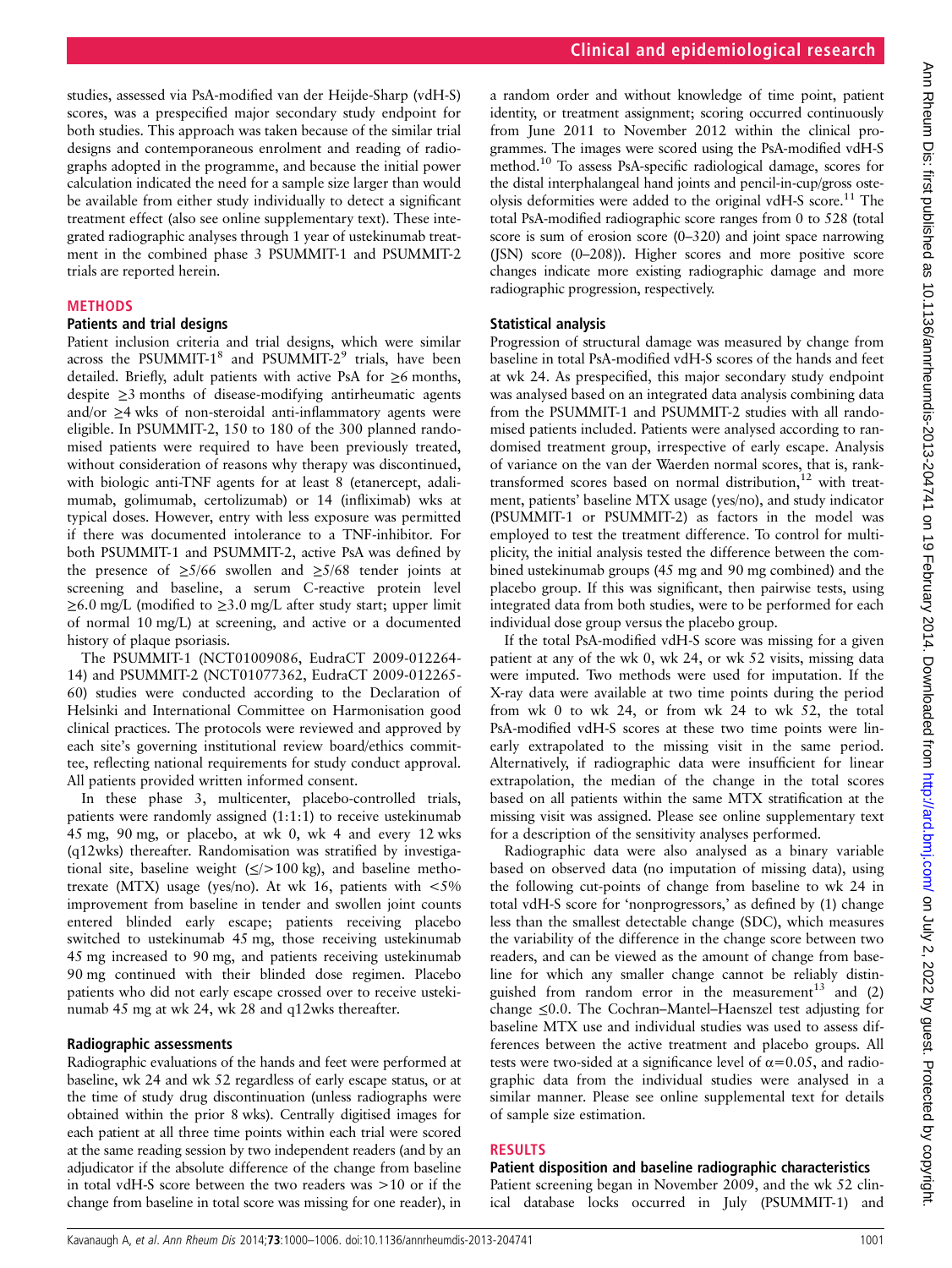Table 1 Patients requiring missing data imputation\* for change from baseline in total PsA-modified vdH-S score at wk 24; randomised patients in PSUMMIT-1 and PSUMMIT-2

|                                         |             | <b>Ustekinumab</b> |               |
|-----------------------------------------|-------------|--------------------|---------------|
|                                         | Placebo (%) | 45 mg (%)          | 90 mg $(\% )$ |
| Patients in PSUMMIT-1 +<br>PSUMMIT-2, n | 310         | 308                | 309           |
| Requiring median imputation             | 32(10.3)    | 12(3.9)            | 15(4.9)       |
| Requiring linear extrapolation          | 7(2.3)      | 7(2.3)             | 10(3.2)       |
| Patients in PSUMMIT-1, n                | 206         | 205                | 204           |
| Requiring median imputation             | 12(5.8)     | 6(2.9)             | 5(2.5)        |
| Requiring linear extrapolation          | 3(1.5)      | 5(2.4)             | 5(2.5)        |
| Patients in PSUMMIT-2, n                | 104         | 103                | 105           |
| Requiring median imputation             | 20(19.2)    | 6(5.8)             | 10(9.5)       |
| Requiring linear extrapolation          | 4(3.8)      | 2(1.9)             | 5(4.8)        |
| Anti-TNF naive patients, n              | 42          | 43                 | 47            |
| Requiring median imputation             | 5(11.9)     | 2(4.7)             | 3(6.4)        |
| Requiring linear extrapolation          | 1(2.4)      | $\mathbf{0}$       | 2(4.3)        |
| Anti-TNF-experienced patients, n        | 62          | 60                 | 58            |
| Requiring median imputation             | 15(24.2)    | 4(6.7)             | 7(12.1)       |
| Requiring linear extrapolation          | 3(4.8)      | 2(3.3)             | 3(5.2)        |

\*Missing X-ray data were imputed via linear extrapolation if X-ray data were available at two time points during the period from wk 0 to wk 24, or from wk 24 to wk 52 or, if radiographic data were insufficient for linear extrapolation, via assignment of the median of the change in the total scores based on all patients within the same MTX stratification at the missing visit.

December (PSUMMIT-2) of 2012; the radiographic database was locked in January 2013. Overall, 1771 patients were screened for the PSUMMIT-1 and PSUMMIT-2 trials, of whom 927 patients (747 anti-TNF-naive, 180 anti-TNF-experienced) were randomised to treatment. A majority of the anti-TNFexperienced subgroup had been exposed to  $\geq 2$  anti-TNF agents (55% of patients) and had previously demonstrated lack of efficacy or intolerance to anti-TNF-therapy (>70% of patients). The trials were conducted at 189 sites in European (565 patients), North American (319 patients), and Asia-Pacific (43 patients) countries. Patient disposition through 1 year has been previously described for each trial.<sup>8</sup><sup>9</sup>

Missing data were imputed via linear extrapolation or assignment of the median of change scores within the same MTX stratification. For the integrated dataset, the overall rates of missing radiographic data at wk 24 were low in all groups (ie, 2.3–10.3%) and would not be expected to impact the interpretability of the integrated analyses of the effect of ustekinumab on structural damage. Across both studies, median imputation was the predominant means of replacing missing data. However, the PSUMMIT-1 and PSUMMIT-2 studies differed in terms of the amount and pattern of missing radiographic data. The highest rate of missing data was observed in the anti-TNF-experienced population in the PSUMMIT-2 study, mainly resulting from early (within initial 8 wks) study agent discontinuation, and was more than twofold higher among placebo-treated than ustekinumab-treated patients for anti-TNF-experienced (24.2% vs 9.3%) and anti-TNF-naive (11.9% vs 5.6%) patients within the PSUMMIT-2 study. The missing data rate was generally lower and more consistent across treatment groups in the PSUMMIT-1 study (table 1). In all dosing arms, the median changes from baseline in total vdH-S scores and subscores were zero (see table 2). Therefore, the calculations assumed no change in radiographic progression for patients requiring median imputation.

Baseline patient and disease characteristics for the individual PSUMMIT-1<sup>8</sup> and PSUMMIT-2<sup>9</sup> trials have been reported in detail. Within each study, approximately 50% of patients were using concomitant MTX at baseline.<sup>8</sup> <sup>9</sup> Baseline vdH-S scores, pooled across both studies, were comparable across the three randomised treatment groups. Baseline median total vdH-S scores were higher in PSUMMIT-1 than in PSUMMIT-2, largely due to numerically lower scores in the PSUMMIT-2 anti-TNFexperienced patients (see online supplementary table S1).

|  |  |  | Table 2 Summary of integrated analyses of change from baseline in total PsA-modified vdH-S score at wk 24; randomised patients |
|--|--|--|--------------------------------------------------------------------------------------------------------------------------------|
|--|--|--|--------------------------------------------------------------------------------------------------------------------------------|

|                                                                                                                                                   | <b>Placebo</b>     | <b>Ustekinumab</b> |               |                    |
|---------------------------------------------------------------------------------------------------------------------------------------------------|--------------------|--------------------|---------------|--------------------|
|                                                                                                                                                   |                    | <b>Combined</b>    | 45 mg         | 90 mg              |
| Integrated data analysis of change from baseline to wk 24 in total vdH-S<br>score in the PSUMMIT-1 and PSUMMIT-2 studies—Major 2° endpoint, n     | 310                | 617                | 308           | 309                |
| $Mean \pm SD$                                                                                                                                     | $1.0 + 3.9$        | $0.4 \pm 2.3$      | $0.4 \pm 2.1$ | $0.4 \pm 2.4$      |
| Median (IQ range)                                                                                                                                 | $0.0$ $(0.0, 1.0)$ | $0.0$ (0.0, 0.5)   | 0.0(0.0, 0.5) | $0.0$ $(0.0, 0.5)$ |
| p Value                                                                                                                                           |                    | < 0.001            | 0.017         | < 0.001            |
| Integrated data analysis of patients with change in vdH-S score*, n                                                                               | 271                | 573                | 289           | 284                |
| Change $\le$ SDC (2.01), n (%)                                                                                                                    | 227 (83.8)         | 526 (91.8)         | 265(91.7)     | 261(91.9)          |
| p Value                                                                                                                                           |                    | < 0.001            | 0.005         | 0.004              |
| Change $\leq 0.0$ , n (%)                                                                                                                         | 162(59.8)          | 381 (66.5)         | 185 (64.0)    | 196 (69.0)         |
| p Value                                                                                                                                           |                    | 0.061              | 0.317         | 0.026              |
| Integrated data analysis of patients with pencil-in-cup or gross osteolytic<br>deformities among those with evaluations at baseline and wk 24*, n | 271                | 575                | 291           | 284                |
| Reader 1, n (%)                                                                                                                                   |                    |                    |               |                    |
| <b>Baseline</b>                                                                                                                                   | 7(2.6)             | 22(3.8)            | 13(4.5)       | 9(3.2)             |
| <b>Wk 24</b>                                                                                                                                      | 8(3.0)             | 22(3.8)            | 13(4.5)       | 9(3.2)             |
| Reader 2, n (%)                                                                                                                                   |                    |                    |               |                    |
| <b>Baseline</b>                                                                                                                                   | 9(3.3)             | 15(2.6)            | 11(3.8)       | 4(1.4)             |
| <b>Wk 24</b>                                                                                                                                      | 9(3.3)             | 17(3.0)            | 11(3.8)       | 6(2.1)             |
| *No missing data imputation rules were applied                                                                                                    |                    |                    |               |                    |

\*No missing data imputation rules were applied.<br>anti-TNF, anti-tumour necrosis factor α; PsA, psoriatic arthritis; SDC, smallest detectable change; vdH-S, van der Heijde-Sharp; wk, week.

Ann Rheum Dis: first published as 10.1136/anntheumdis-2013-204741 on 19 February 2014. Downloaded from http://ard.bmj.com/ on July 2, 2022 by guest. Protected by copyright Ann Pheum Dis: first published as 10.1136/annrheumdis-2013-204741 on 19 February 2014. Downloaded from http://ard.bm/ Ann Ann Rheumdis-2013-204741 on 19 February 2022 by guest. Protected by copyright.

anti-TNF, anti-tumour necrosis factor  $\alpha$ ; MTX, methotrexate; PsA, psoriatic arthritis; vdH-S, van der Heijde-Sharp; wk, week.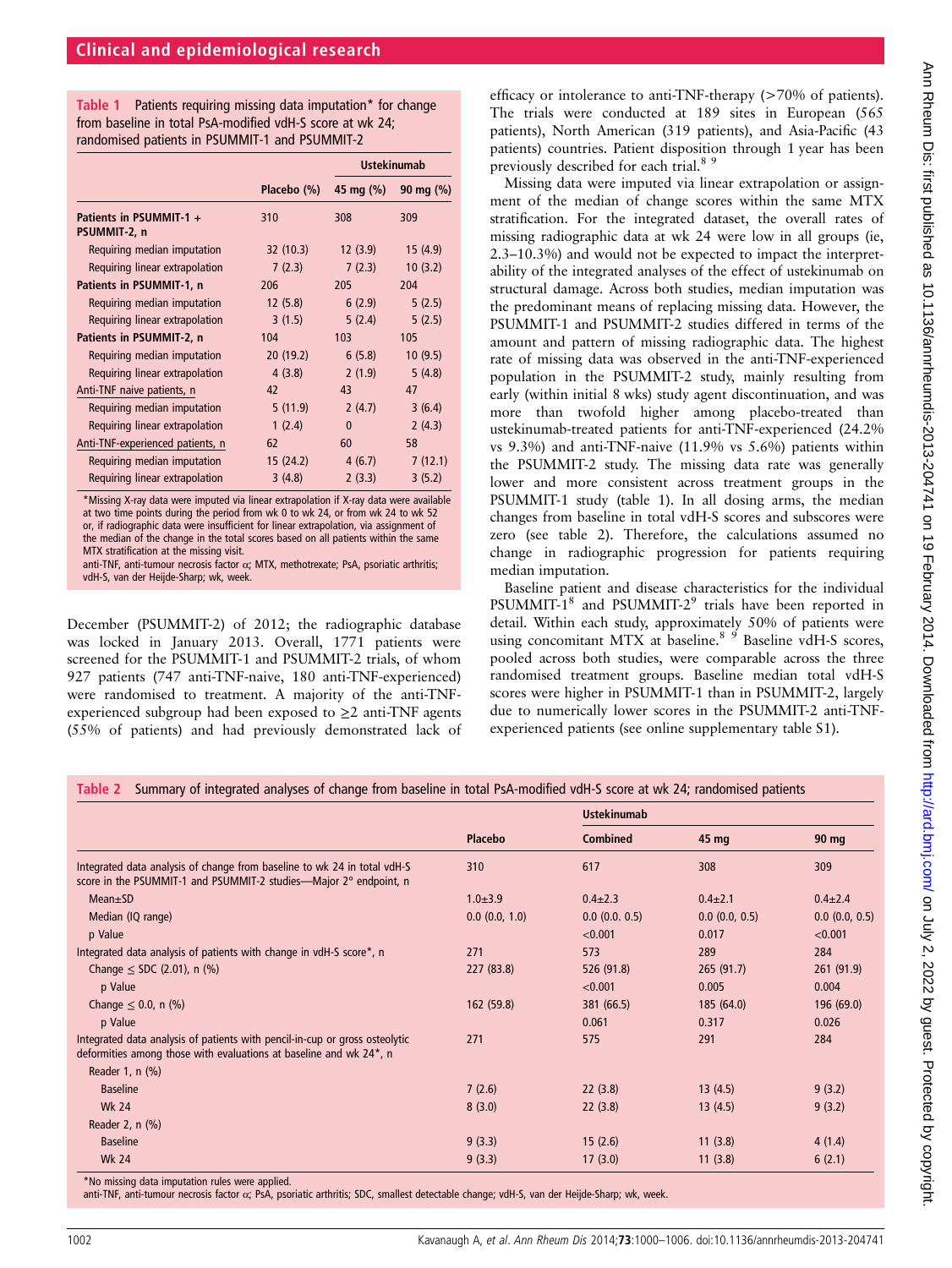## Primary radiographic analysis: integrated data analysis of change from baseline to wk 24 in the total vdH-S score (major secondary study endpoint)

The study achieved the prespecified major secondary endpoint, that is, integrated analysis of change in the total modified vdH-S score at wk 24, such that patients in both ustekinumab dose groups demonstrated significantly less radiographic progression at wk 24 versus patients in the placebo group (table 2, figures 1 and 2). Results of all sensitivity analyses conducted (see online supplementary text) support the robustness of these findings (data not shown). Inhibition of radiographic progression was observed for ustekinumab doses versus placebo, regardless of concomitant MTX status at baseline. In the ∼75% of patients weighing ≤100 kg, less radiographic progression was observed in ustekinumab-treated than placebo-treated patients; no treatment effect was observed in patients weighing >100 kg, although the number of patients in this subgroup was smaller, and the magnitude of radiographic progression was low in the placebo group.

As shown in online supplementary table S2 and figure 2, discrete study results indicated that the treatment effect observed in the integrated data analysis was derived from the PSUMMIT-1 study (615 anti-TNF-naive patients), while no clear treatment effect was observed in the smaller PSUMMIT-2 study (312 patients, including 122 anti-TNF-naive and 180 anti-TNF-experienced patients).

## Integrated data analysis of additional radiographic endpoints at wk 24

Non-progression of structural damage. At wk 24, significantly higher proportions of ustekinumab-treated (91.7%) than placebo-treated (83.8%; p=0.005 vs combined ustekinumab) patients demonstrated no radiographic progression, as defined by change in total PsA-modified vdH-S score from baseline  $\leq$ SDC (=2.01). Similar response patterns were observed when patients were classified as 'nonprogressors' based on changes

from baseline to wk 24  $\leq$ 0.0, although statistical significance was reached only with the 90 mg dose (table 2).

Type of damage. Ustekinumab-treated patients demonstrated significantly less erosive progression than placebo-treated patients (mean changes of 0.2 for 45 and 90 mg vs 0.6 for placebo, p<0.01 for both comparisons). Numerically less JSN was also observed at wk24 in the ustekinumab groups (mean changes of 0.2 for 45 mg and 90 mg) than in the placebo group (mean change of 0.4; p=not significant), and consistent results were observed when change in vdH-S score at wk 24 was analysed for hands and feet separately (data not shown).

Pencil-in-cup and gross osteolysis deformities. The proportions of patients with pencil-in-cup or gross osteolysis deformities were low at baseline (2.6% to 3.8% of patients) and remained stable at wk 24 (3.0% to 3.8%; table 2).

## Integrated radiographic data analysis through wk 52

Inhibition of structural damage among ustekinumab-treated patients was sustained beyond wk 24 and through wk 52. Specifically, mean changes in total PsA-modified vdH-S scores among patients initially randomised to either ustekinumab 45 mg or 90 mg were 0.2 and 0.3, respectively, from wk 24 to wk 52, compared with mean changes of 0.4 (45 mg) and 0.4 (90 mg) from baseline to wk 24 (table 3, figure 1B). Consistent with ustekinumab's treatment effect, patients initially randomised to placebo who began receiving ustekinumab 45 mg at wk 16 or wk 24 exhibited a marked decrease in radiographic progression from wk 24 to wk 52 (mean change: 0.1) when compared with that from wk 0 to wk 24 (mean change: 1.1). Of note, the difference in the progression of structural damage between ustekinumab-randomised and placebo-randomised patients persisted through wk 52.

Consistent with findings at wk 24, the proportions of patients with pencil-in-cup or gross osteolysis deformities remained low and stable at wk 52, that is, 9/239 (3.8%) placebo patients for



Figure 1 Changes in PsA-modified vdH-S score—mean change from baseline over time through week 52 (A) and cumulative probability plot of change from baseline to week 24 (B). Pbo, placebo; PsA, psoriatic arthritis; SDC, smallest detectable change; UST, ustekinumab; vdH-S, van der Heijde-Sharp.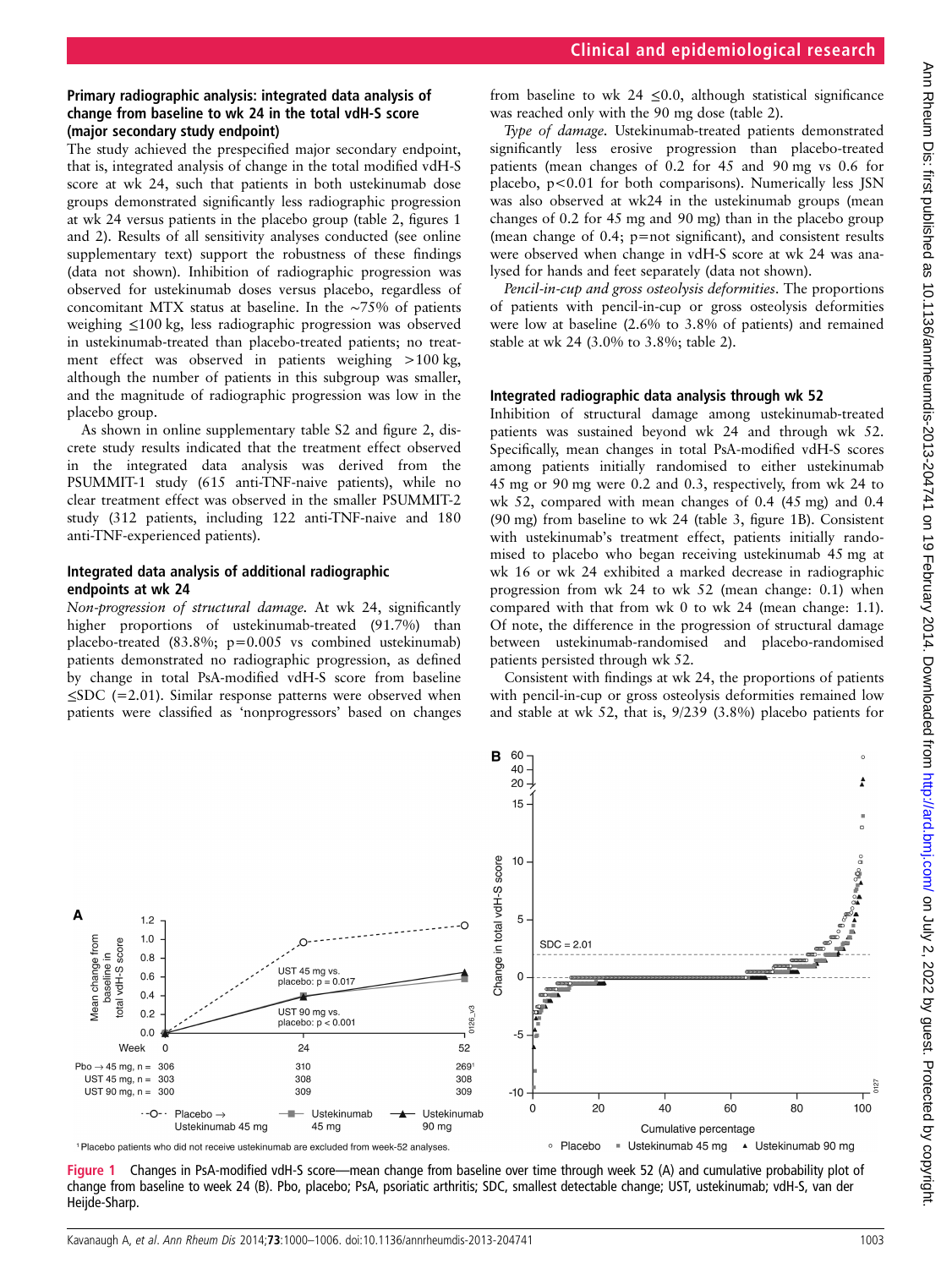## Clinical and epidemiological research



\*Based on re-randomization test

Figure 2 Changes in PsA-modified vdH-S score from baseline to week 24 for the combined PSUMMIT-1 and 2 ((A)—primary analysis), PSUMMIT-1 (B), and PSUMMIT-2 (C) trials. PsA, psoriatic arthritis; UST, ustekinumab; vdH-S, van der Heijde-Sharp.

both readers and 19/509 (3.7%) and 13/509 (2.6%) combined ustekinumab patients for readers 1 and 2, respectively.

## **DISCUSSION**

Approximately two-thirds of PsA patients will experience progressive joint damage, which is often associated with functional loss and disability.<sup>14</sup> Although the time-course of radiographic

Table 3 Summary of change in total PsA-modified vdH-S score from wk 0 to wk 24, wk 24 to wk 52, and wk 0 to wk 52; integrated data analysis of randomised patients in the PSUMMIT-1 and PSUMMIT-2 studies

| <b>Treatment group</b>                                                                                                                                                                                                                                                 | Wk $0 - 24$ | Wk 24-52      | Wk 0–52     |  |
|------------------------------------------------------------------------------------------------------------------------------------------------------------------------------------------------------------------------------------------------------------------------|-------------|---------------|-------------|--|
| Placebo $\rightarrow$ 45 mg <sup>*</sup> , n                                                                                                                                                                                                                           | 269         | 269           | 269         |  |
| $Mean+SD$                                                                                                                                                                                                                                                              | $1.1 + 4.1$ | $0.1 + 2.1$   | $1.2 + 5.4$ |  |
| Ustekinumab 45 mg, n                                                                                                                                                                                                                                                   | 308         | 308           | 308         |  |
| $Mean \pm SD$                                                                                                                                                                                                                                                          | $0.4 + 2.1$ | $0.2 + 1.8$   | $0.6 + 2.6$ |  |
| Ustekinumab 45 mg only <sup>+</sup> , n                                                                                                                                                                                                                                | 252         | 252           |             |  |
| $Mean+SD$                                                                                                                                                                                                                                                              | $0.3 + 2.0$ | $0.1 \pm 1.8$ |             |  |
| Early escape (45 mg $\rightarrow$ 90 mg) <sup>†</sup> , n                                                                                                                                                                                                              | 56          | 56            |             |  |
| $Mean \pm SD$                                                                                                                                                                                                                                                          | $0.8 + 2.4$ | $0.4 + 2.2$   |             |  |
| Ustekinumab 90 mg, n                                                                                                                                                                                                                                                   | 309         | 309           | 309         |  |
| $Mean \pm SD$                                                                                                                                                                                                                                                          | $0.4 + 2.4$ | $0.3 + 2.1$   | $0.7 + 3.7$ |  |
| Ustekinumab 90 mg only <sup>+</sup> , n                                                                                                                                                                                                                                | 261         | 261           |             |  |
| $Mean+SD$                                                                                                                                                                                                                                                              | $0.2 + 1.5$ | $0.2 \pm 1.6$ |             |  |
| Early escape (90 mg $\rightarrow$ 90 mg) <sup>†</sup> , n                                                                                                                                                                                                              | 48          | 48            |             |  |
| $Mean \pm SD$                                                                                                                                                                                                                                                          | $1.6 + 4.9$ | $0.5 \pm 3.7$ |             |  |
| *Patients who did not receive ustekinumab are excluded.<br><sup>T</sup> Patients who met early escape criteria at wk 16.<br><sup>‡</sup> Patients who did not meet early escape criteria at wk 16.<br>PsA, psoriatic arthritis; vdH-S, van der Heijde-Sharp; wk, week. |             |               |             |  |

progression varies widely, within 2 years of PsA onset, 47% of patients manifest  $\geq 1$  erosion and after  $\geq 10$  years of follow-up 55% develop  $\geq$ 5 deformed joints.<sup>15</sup>

While research in rheumatoid arthritis (RA) has identified a strong link between inflammation and subsequent joint damage, the mechanism behind the structural joint damage in PsA is less defined. Recently, though, collective data from in vitro/in vivo experiments point to the role of IL-23 and the Th17 pathway in PsA's bone erosion and dysregulated bone formation. Specifically, osteoclast precursors (cells that differentiate into osteoclasts via osteoclastogenesis) are elevated in the circulation of PsA patients.16 Also, IL-17 can cause cartilage degradation via effects on chondrocytes.17 IL-23, independent of Th17, also plays a direct role in PsA pathology including enthesitis, a prominent feature of PsA. Sherlock et al <sup>18</sup> demonstrated an IL-23R+ entheseal resident lymphocyte cell population that is activated by IL-23, that produces IL-22, and can promote entheseal and periosteal bone formation.

Beyond these preclinical data, however, evidence for a role of this pathway in PsA bone pathogenesis would ideally arise from targeted inhibition of pathway components in clinical trials. Herein we report that ustekinumab 45 and 90 mg afforded significant and sustained inhibition of radiographic progression in patients with active PsA. This supports the roles of IL-23 and the downstream Th17 pathway in the radiographic damage that occurs in most PsA patients.

Within the limitations of cross-trial comparison, the radiographic treatment effect of ustekinumab among anti-TNF-naive patients in PSUMMIT-1 reported herein appears consistent with those reported for anti-TNF agents in anti-TNF-naive patients with PsA.<sup>19-22</sup> This is particularly true when considering the low progression rate among ustekinumab-treated anti-TNF-naive patients in PSUMMIT-1, and when considering the progression observed in placebo-treated patients as a frame of reference. It will, however, be important to monitor the radiographic progression through 2 years of ustekinumab therapy in the PSUMMIT-1 trial to confirm these findings. The observation of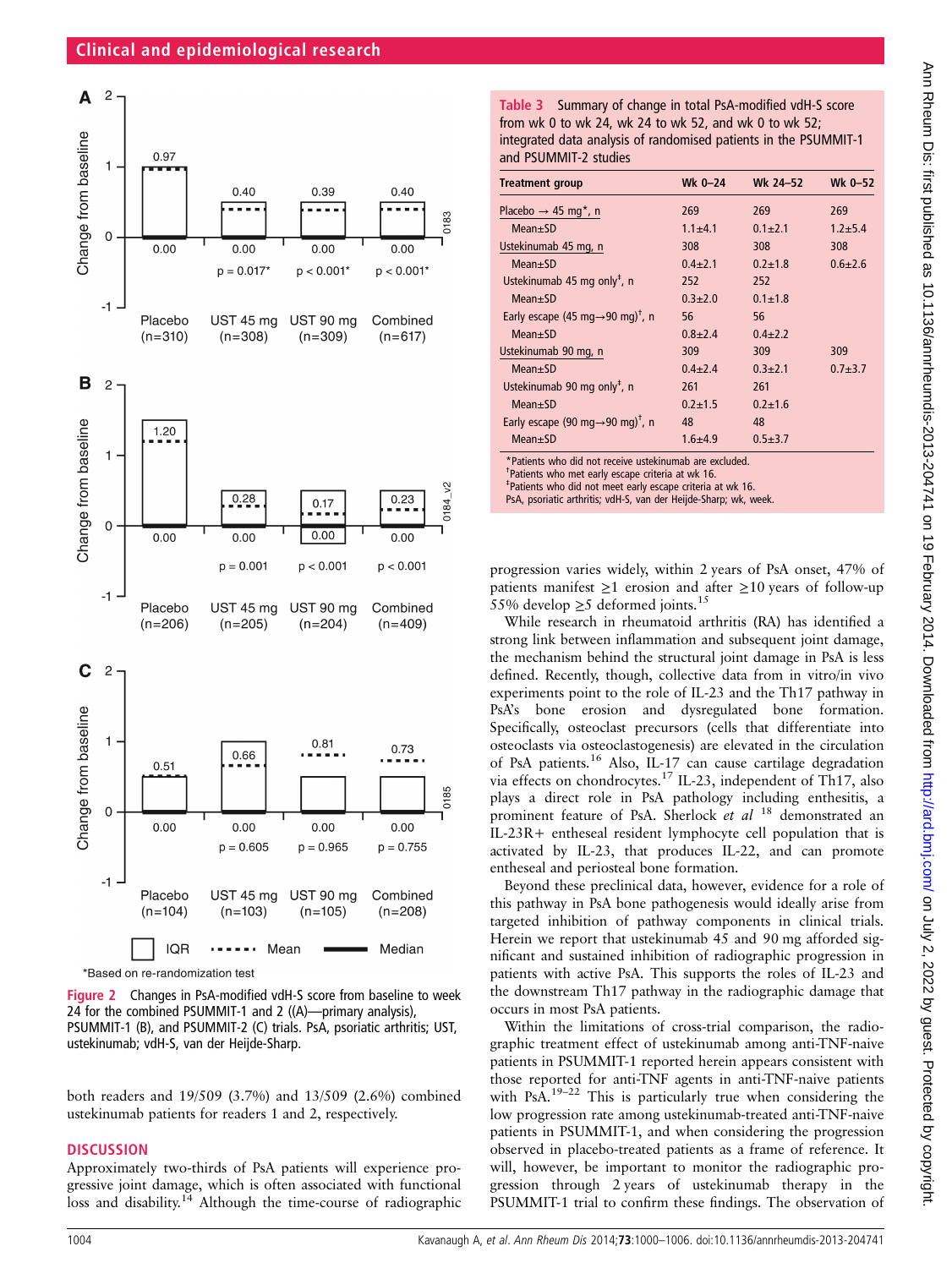less progression of structural damage in obese patients has been reported in RA patients, although the mechanistic basis of this observation has not been determined.23 24

Analysis of individual study results indicated the treatment effect observed in the predefined integrated PSUMMIT-1 and PSUMMIT-2 analyses was derived from the PSUMMIT-1 study (see online supplementary table S2). While differences in treatment effect between the two studies may derive from the smaller size and heterogeneity of the PSUMMIT-2 population, the two studies also differed in terms of missing data. The highest rate was observed in anti-TNF-experienced, placebotreated patients within the PSUMMIT-2 study that included substantial numbers of anti-TNF-refractory patients, which then translated into higher rates of mandated data extrapolation. The higher rate of missing data in PSUMMIT-2 (table 1) was mainly a result of early (within the first 8 wks) discontinuations from the trial, with the majority occurring in the placebo arm. Per protocol, such patients did not qualify for radiographs upon discontinuation due to concerns related to excessive short-term radiation exposure. By contrast, the rate of missing data was generally low and consistent across the treatment groups in PSUMMIT-1 (table 1). Thus, the application of data-handling rules impacted PSUMMIT-2 more than PSUMMIT-1. Specifically, since most missing data required median imputation, the prespecified median imputation rules can be considered to have conservatively favoured the placebo group due to a higher proportion of placebo patients having a score of 0 applied to missing data. Although the treatment effect was not demonstrated in the anti-TNF-naive population in PSUMMIT-2 (unlike PSUMMIT-1), comparison of radiographic findings between these two trial populations is limited by the low progression rate seen across all randomised groups (including placebo) of the PSUMMIT-2 trial relative to placebo-treated patients in PSUMMIT-1.

Thus, ustekinumab 45 mg and 90 mg through 1 year afforded significant and sustained inhibition of radiographic progression in active PsA, supporting the role of IL-23 and the Th17 pathway in the radiographic damage of PsA. This is the first alternate mechanism of action for which the effect on PsA radiographic progression has been established, following anti-TNF agents. The PSUMMIT-1 trial continues through 2 years, and radiographic progression through 2 years of ustekinumab therapy will be assessed. The effect of ustekinumab on progression of structural damage in anti-TNF-experienced patients has not been established, although it also has not been adequately studied.

### Author affiliations <sup>1</sup>

- <sup>1</sup>Rheumatology Allergy and Immunology Division, University of California-San Diego, La Jolla, California, USA
- <sup>2</sup> Department of Allergy, Immunology & Rheumatology, University of Rochester Medical Center, Rochester, New York, USA
- <sup>3</sup>Department of Rheumatology, Memorial University, St. Clare's Mercy Hospital, St. John's, Newfoundland, Canada
- <sup>4</sup>Department of Dermatology, Hospital de la Santa Creu i Sant Pau, Universitat Autònoma de Barcelona, Barcelona, Spain
- 5 Department of Dermatology, Tufts Medical Center, Boston, Massachusetts, USA
- <sup>6</sup>Department of Biostatistics, Janssen Research & Development, LLC., Spring House, Pennsylvania, USA
- <sup>7</sup>Department of Immunology, Janssen Research & Development, LLC., Spring House, Pennsylvania, USA
- <sup>8</sup>University of Glasgow, Glasgow Biomedical Research Centre, Glasgow, UK

Acknowledgements The authors thank Michelle Perate MS, a paid consultant for Janssen Biotech, Inc., and Mary Whitman PhD, an employee of Janssen Biotech, Inc., for writing and editorial support; Lisa T Dooley PhD, an employee of Janssen Research & Development, LLC, for statistical support; and Bruce Randazzo MD PhD

and Philippe Szapary MD, employees of Janssen Research & Development, LLC, for assistance with critical review of the manuscript contents. The authors also thank Mittie K Doyle MD, currently an employee of Alexion Pharmaceuticals, for her role in executing the PSUMMIT-1 and PSUMMIT-2 trials, as well as the PSUMMIT-1<sup>8</sup> and PSUMMIT-2<sup>9</sup> study investigators.

Collaborators on behalf of PSUMMIT-1 & PSUMMIT-2 Study groups.

#### **Contributors**

Funding Janssen Research & Development, LLC. (Spring House, PA) provided funding for the studies contributing data to the reported analyses.

Competing interests IBM has received grant funding and honoraria from Abbott, BMS, Janssen, Pfizer, Roche, Merck/Schering-Plough, and UCB. PR has received research grant funding and honoraria from Abbott, Amgen, Janssen, Merck/ Schering-Plough, and Wyeth. AK has received funding for clinical research sponsored by Abbott, Amgen, Janssen, and UCB. ABG currently has consulting/advisory board agreements in place with Abbott (AbbVie), Actelion, Akros, Amgen, Astellas, Beiersdorf, Biotherapies for Life, Bristol-Myers-Squibb, Canfite, Catabasis, Celgene, Coronado, CSL Behring Dermipsor, GlaxoSmithKline, Incyte, Janssen, Karyopharm, Lilly, Merck, Novartis, Novo Nordisk, Pfizer, TEVA, UCB, Vertex, and Xenoport, and has received research/educational grants (paid to Tufts Medical Center) from Abbott (AbbVie), Amgen, Celgene, Coronado, Janssen, Levia, Lilly, Novartis, and Pfizer. LP has received funding for clinical research and/or honoraria from Abbott, Amgen, Celgene, Janssen, Merck/Schering-Plough, and Pfizer. CR has received research grant support from Janssen and UCB. He has received honoraria from Abbott, Amgen, Janssen, Regeneron, and UCB. SL, YW, LN, CB, MS, and AM are employees of Janssen Research & Development, LLC, the sponsor of the PSUMMIT-1 and PSUMMIT-2 trials.

Ethics approval Studies were conducted according to the Declaration of Helsinki and International Committee on Harmonisation good clinical practices. The protocols were reviewed and approved by each site's governing institutional review board or ethics committee, reflecting national requirements for study conduct approval. All patients provided written informed consent.

Provenance and peer review Not commissioned; externally peer reviewed.

Open Access This is an Open Access article distributed in accordance with the Creative Commons Attribution Non Commercial (CC BY-NC 3.0) license, which permits others to distribute, remix, adapt, build upon this work non-commercially, and license their derivative works on different terms, provided the original work is properly cited and the use is non-commercial. See: http://creativecommons.org/ licenses/by-nc/3.0/

### **REFERENCES**

- 1 Day MS, Nam D, Goodman S, et al. Psoriatic arthritis. J Am Acad Orthop Surg 2012;20:28–37.
- Schett G. Effects of inflammatory and anti-inflammatory cytokines on the bone. Eur J Clin Investig 2011;41:1361–6.
- 3 Maeda S, Hayami Y, Naniwa T, et al. The Th17/IL-23 axis and natural immunity in psoriatic arthritis. Int J Rheumatol 2012;2012:539683.
- 4 Leonardi CL, Kimball AB, Papp KA, et al. Efficacy and safety of ustekinumab, a human interleukin-12/23 monoclonal antibody, in patients with psoriasis: 76-week results from a randomised, double-blind, placebo controlled trial (PHOENIX 1). Lancet 2008;371:1665–74.
- 5 Papp KA, Langley RG, Lebwohl M, et al. Efficacy and safety of ustekinumab, a human interleukin-12/23 monoclonal antibody, in patients with psoriasis: 52-week results from a randomised, double-blind, placebo controlled trial (PHOENIX 2). Lancet 2008;371:1675–84.
- Griffiths CE, Strober BE, van de Kerkhof P, et al.; on behalf of the ACCEPT Study Group. Comparison of ustekinumab and etanercept for moderate-to-severe psoriasis. N Engl J Med 2010;362:118–28.
- 7 Gottlieb A, Menter A, Mendelsohn A, et al. Ustekinumab, a human interleukin 12/ 23 monoclonal antibody, for psoriatic arthritis: randomised, double-blind, placebo-controlled, crossover trial. Lancet 2009;373:633–40.
- 8 McInnes IB, Kavanaugh A, Gottlieb AB, et al. on behalf of the PSUMMIT I Study Group. Efficacy and safety of ustekinumab in patients with active psoriatic arthritis: 1-year results of the phase 3, multicentre, double-blind, placebo-controlled PSUMMIT I trial. Lancet 2013;382:780–9.
- Ritchlin C, Rahman P, Kavanaugh A, et al. Efficacy and safety of the anti-IL-12/23 p40 monoclonal antibody, ustekinumab, in patients with active psoriatic arthritis despite conventional nonbiologic and biologic anti-tumor-necrosis-factor therapy: 1-year results of the phase 3, multicenter, double-blind, placebo-controlled PSUMMIT 2 trial. Ann Rheum Dis 2014. Published Online First: 30 Jan 2014. doi:10.1136/annrheumdis-2013-204655.
- 10 van der Heijde D, Landewé R, Klareskog L, et al. Presentation and analysis of data on radiographic outcome in clinical trials. Arthritis Rheum 2005;52:49–60.